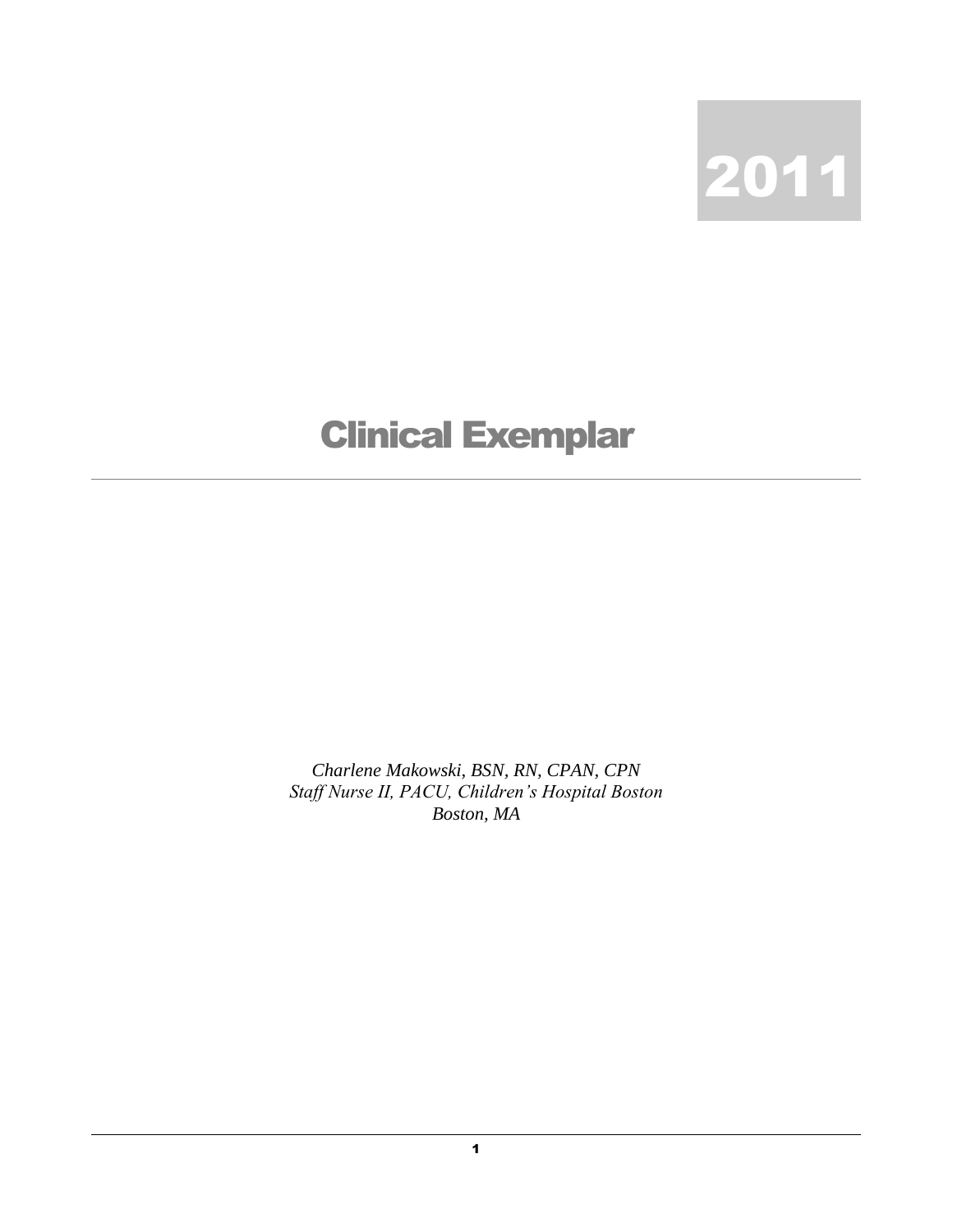## **Story** 10

## **TWO THUMBS UP**

 ach day we have the opportunity to care for amazing children who are so **Example 1**<br>A rach day we have the opportunity to care for amazing children who are s<br>brave when faced with illness. These children face their challenges with strength and grace. Every day that I work, I am reminded how incredible these children are, and how they serve as role models to us adults. There are many instances which I can think of such a child, but there is one that stands out in my mind from the past year. This young man showed me how it's possible to face serious illness and disease with humor and bravery.



This particular day was like any other. I had just returned to the unit from lunch, and was assigned to care for a 13 year-old male, I will refer to as Al. Al had come to the United States from Kuwait to receive treatment for his cystic fibrosis. In fact, his disease had progressed to the point that he was being evaluated for lung transplant. His parents knew that he could receive the care he required here in the U.S. Because of financial and family constraints, they were not able to come with him. However, he did have an uncle who lived in Boston

that served as his guardian. However, his uncle was unable to spend much time with Al during his hospitalization. During his transplant workup, a routine tuberculosis test had revealed that Al was also positive for TB. It was unclear when he had contracted the illness. On this day, Al went to the OR for a bronchoscopy and pulmonary lavage. It had been planned that he would go to the ICU postop, but in the OR it was decided that the ICU would not be needed.

I admitted Al into a precaution room in the PACU. On arrival, I saw a thin, pale young man whose breathing was slightly labored. Over the next hour, as Al slowly woke up, I started to worry about his respiratory status. He was mildly tachypneic, with moderate intercostal and substernal retractions. While his oxygen saturations were stable, it seemed that he had to work too hard to maintain this level. An anesthesiologist came to the bedside to evaluate Al, and it was decided to continue to monitor him.